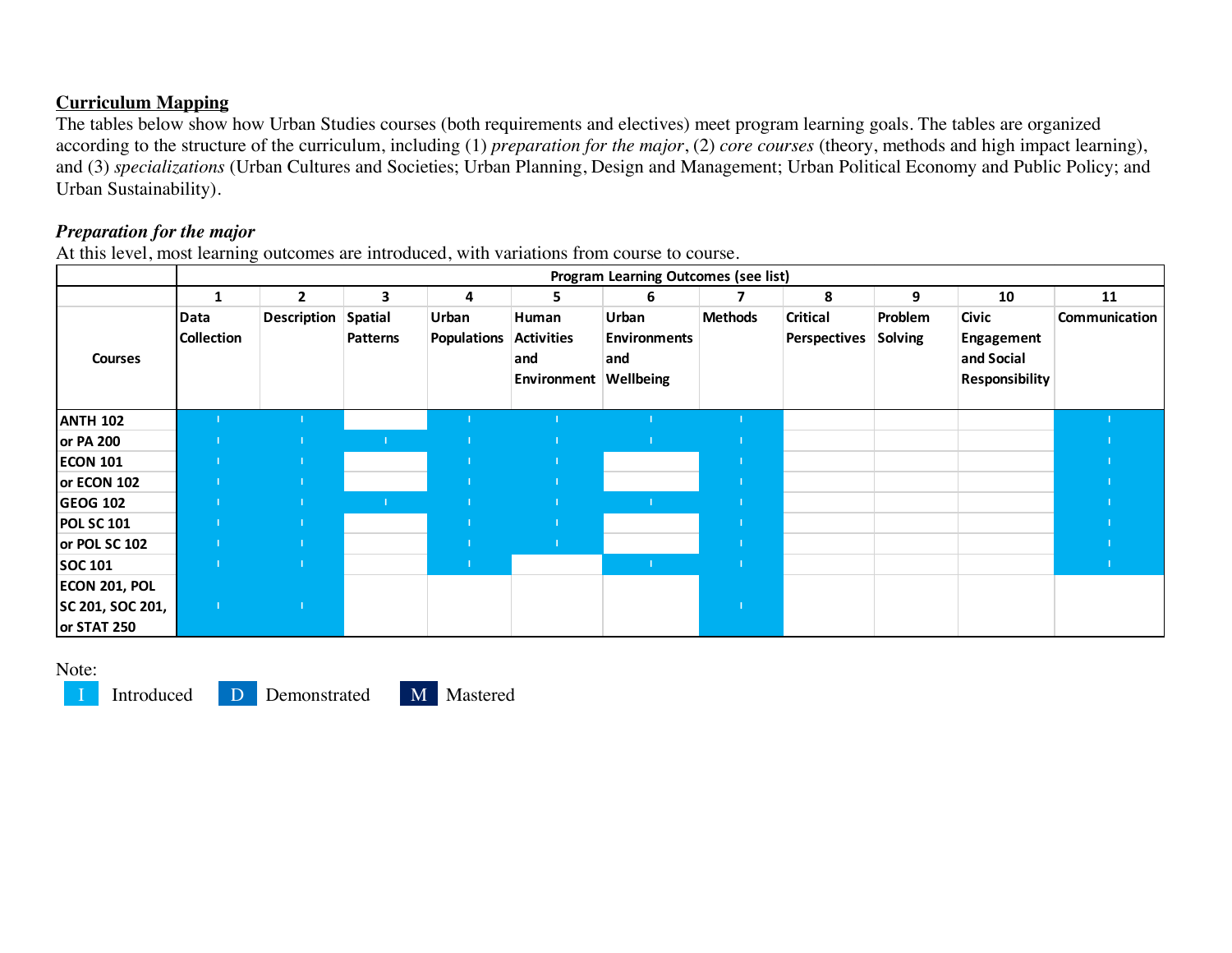## *Core Courses*

In our core courses, students continue to be introduced to new concepts and tools, but are also expected to demonstrate certain learning outcomes, with variations across courses. Most Methods courses emphasize data collection, description of urban processes, and methods. High Impact Learning courses are particularly important to master problem solving skills, civic engagement, and social responsibility.

|                             |                 | Program Learning Outcomes (see list) |                     |                 |                      |                                                            |                                     |                          |                                         |                     |                                                            |               |  |
|-----------------------------|-----------------|--------------------------------------|---------------------|-----------------|----------------------|------------------------------------------------------------|-------------------------------------|--------------------------|-----------------------------------------|---------------------|------------------------------------------------------------|---------------|--|
|                             |                 | $\mathbf{1}$                         | $\overline{2}$      | 3               | 4                    | 5                                                          | 6                                   | $\overline{\phantom{a}}$ | 8                                       | 9                   | 10                                                         | 11            |  |
|                             | <b>Courses</b>  | Data<br><b>Collection</b>            | Description Spatial | <b>Patterns</b> | Urban<br>Populations | Human<br><b>Activities</b><br>and<br>Environment Wellbeing | Urban<br><b>Environments</b><br>and | <b>Methods</b>           | <b>Critical</b><br>Perspectives Solving | Problem             | <b>Civic</b><br>Engagement<br>and Social<br>Responsibility | Communication |  |
|                             | CCS/LATAM 355   |                                      | D                   | D               | D                    |                                                            |                                     |                          | $\mathsf{D}$                            | $\mathbf{L}$        |                                                            | D             |  |
| <b>Urban Theory</b>         | <b>GEOG 354</b> |                                      | $\mathsf D$         | $\mathsf{M}$    | $\mathsf D$          | D                                                          | $\mathsf D$                         |                          | D                                       | -11                 | $\mathbf{L}$                                               | $\mathsf D$   |  |
| (9 units)                   | POL SC 422      |                                      | $\mathsf{D}$        | D.              | $\mathsf D$          |                                                            |                                     |                          | $\mathsf D$                             | $\mathsf D$         |                                                            | $\mathsf D$   |  |
|                             | PA 320          |                                      | $\mathsf D$         | D.              | $\mathsf D$          | D                                                          | $\mathsf D$                         |                          | $\mathsf D$                             | $\mathsf D$         |                                                            | D             |  |
|                             | <b>SOC448</b>   |                                      | $\mathsf{D}$        | D.              | $\mathsf{M}\xspace$  |                                                            | $\mathsf D$                         |                          | $\mathsf{D}$                            | $\mathbf{E}$        |                                                            | $\mathsf{D}$  |  |
|                             | <b>ECON 301</b> | $\mathsf{D}$                         | $\mathsf D$         |                 | -11                  |                                                            |                                     | D.                       |                                         |                     |                                                            | п.            |  |
|                             | <b>GEOG 380</b> | $\mathsf D$                          | $\mathsf D$         | $\mathsf{M}$    | - 11                 |                                                            |                                     | D.                       |                                         | -11                 |                                                            |               |  |
|                             | <b>GEOG 381</b> | $\mathsf{D}$                         | $\mathsf{D}$        | $\mathsf D$     | - 11                 |                                                            |                                     | D.                       |                                         | -11                 |                                                            |               |  |
|                             | <b>GEOG 385</b> | $\mathsf{D}$                         | D                   | M               |                      | $-1$                                                       | $\pm 1$                             | $\mathsf{D}$             |                                         | -11                 |                                                            | $\mathbf{I}$  |  |
|                             | GEOG 484        | $\mathsf{M}$                         | M                   | $\mathsf{M}$    | - 11                 |                                                            |                                     | ${\bf M}$                |                                         | -11                 |                                                            | $\mathsf D$   |  |
|                             | GEOG 584        | M                                    | M                   | M               | -11                  |                                                            |                                     | M                        |                                         | $\mathsf D$         |                                                            | $\mathsf D$   |  |
| <b>Urban Methods</b>        | <b>GEOG 585</b> | M                                    | $\mathsf{M}$        | M               | - 11                 |                                                            |                                     | ${\bf M}$                |                                         | $\mathsf D$         |                                                            | D             |  |
| (9 units)                   | <b>GEOG 586</b> | M                                    | M                   | $\mathsf D$     | -11                  |                                                            |                                     | ${\bf M}$                |                                         | $\mathbf{I}$        |                                                            | D             |  |
|                             | <b>GEOG 589</b> | M                                    | M                   | $\mathsf D$     | - 11                 |                                                            |                                     | ${\bf M}$                |                                         | M                   |                                                            | $\mathsf{D}$  |  |
|                             | GEOG 590        | M                                    | M                   | $\mathsf D$     | -11                  | $\mathbf{L}$                                               | M                                   | ${\bf M}$                |                                         | $\mathsf{M}\xspace$ | M                                                          | $\mathsf{M}$  |  |
|                             | <b>PA 420</b>   | M                                    | M                   | $\mathsf{D}$    | -11                  |                                                            |                                     | ${\bf M}$                |                                         | $\mathsf D$         |                                                            | $\mathsf D$   |  |
|                             | SOC 301         | M                                    | M                   |                 | -11                  |                                                            |                                     | M                        |                                         | $\mathbf{I}$        |                                                            | $\mathbf{L}$  |  |
|                             | <b>SOC 406</b>  | M                                    | M                   |                 | -11                  |                                                            |                                     | ${\bf M}$                |                                         | $\mathbf{I}$        |                                                            | $\mathsf D$   |  |
|                             | <b>SOC 407</b>  | M                                    | $\mathsf{M}$        |                 |                      |                                                            |                                     | ${\bf M}$                |                                         | $\mathbf{I}$        |                                                            | $\mathsf D$   |  |
|                             | <b>SOC 408</b>  | M                                    | M                   |                 | $\sim 10$            |                                                            |                                     | M                        | п.                                      | -11                 |                                                            | $\mathsf{D}$  |  |
| <b>High Impact</b>          | GEOG 590        | M                                    | M                   | $\mathsf{D}^+$  | -11                  |                                                            | M                                   | M                        | $\mathsf D$                             | ${\sf M}$           | $\mathsf{M}$                                               | $\mathsf{M}$  |  |
| Learning (3 units) GEOG 595 |                 |                                      |                     |                 | -13                  | T.                                                         |                                     | ${\bf M}$                |                                         | M                   | ${\bf M}$                                                  | $\mathsf D$   |  |

#### Note: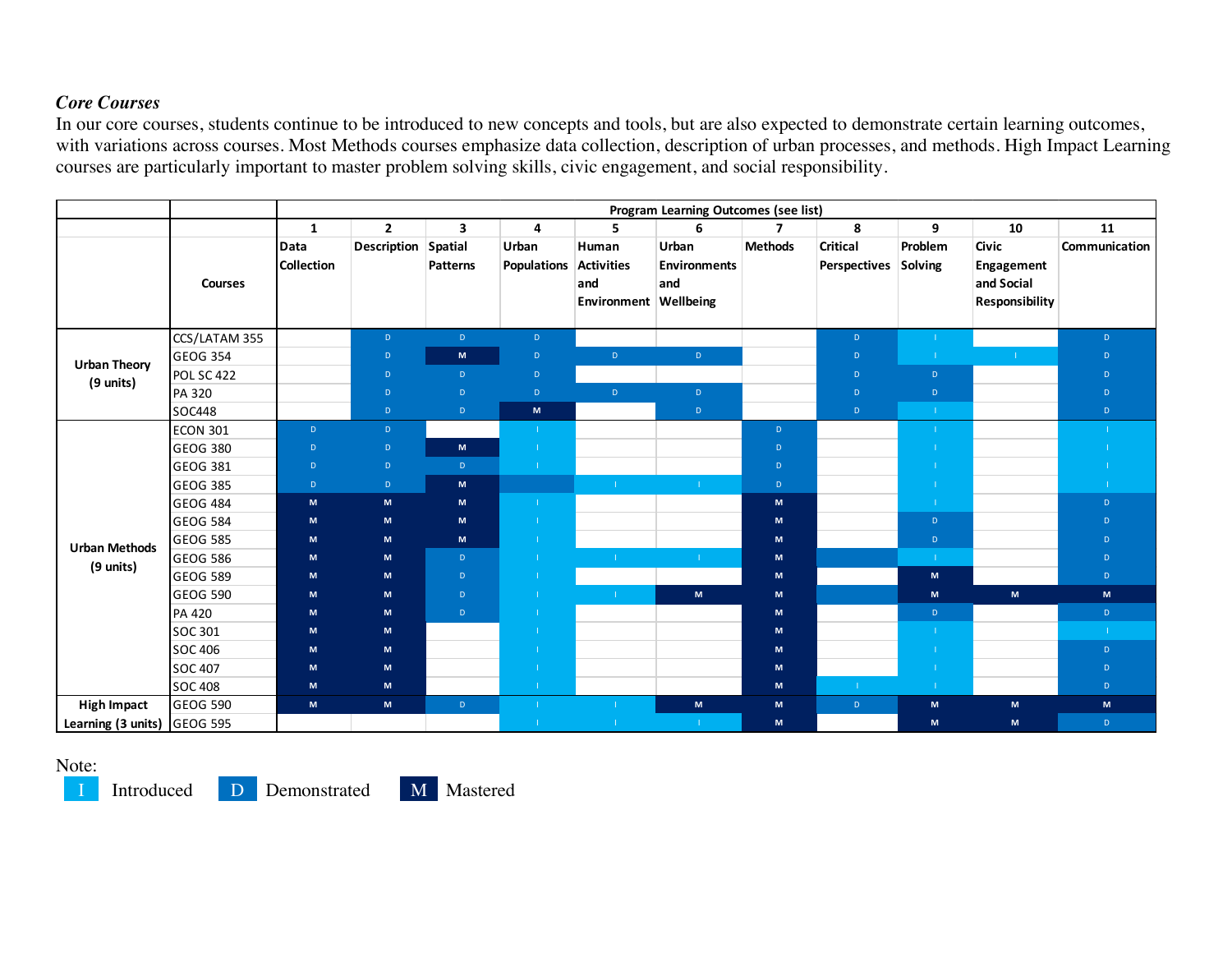## *Specialization Courses*

## *A. Urban Cultures and Societies*

Elective courses in this area of specialization help students demonstrate and master various learning outcomes. The majority emphasize description of urban processes, urban populations, urban environment and wellbeing, critical perspectives, and communication.

|                   | <b>Program Learning Outcomes (see list)</b> |                    |                                   |                             |                                                  |                                                  |                |                                        |                    |                                                                          |               |  |
|-------------------|---------------------------------------------|--------------------|-----------------------------------|-----------------------------|--------------------------------------------------|--------------------------------------------------|----------------|----------------------------------------|--------------------|--------------------------------------------------------------------------|---------------|--|
|                   | $\mathbf{1}$                                | $\overline{2}$     | 3                                 | 4                           | 5.                                               | 6                                                | 7              | 8                                      | 9                  | 10                                                                       | 11            |  |
| <b>Courses</b>    | Data<br><b>Collection</b>                   | <b>Description</b> | <b>Spatial</b><br><b>Patterns</b> | Urban<br><b>Populations</b> | Human<br><b>Activities</b><br>and<br>Environment | Urban<br><b>Environments</b><br>and<br>Wellbeing | <b>Methods</b> | <b>Critical</b><br><b>Perspectives</b> | Problem<br>Solving | <b>Civic</b><br><b>Engagement</b><br>and Social<br><b>Responsibility</b> | Communication |  |
| <b>ANTH 533</b>   |                                             |                    |                                   | M                           |                                                  |                                                  | D              | M                                      |                    |                                                                          | D.            |  |
| <b>ANTH 529</b>   |                                             | M                  | M                                 | M                           | M                                                | M                                                | D              | M                                      |                    | $\mathsf{D}$                                                             |               |  |
| <b>CCS 303</b>    |                                             | $\mathsf D$        | $\mathsf{D}$                      | D                           |                                                  |                                                  | $\mathsf D$    | $\mathsf{D}$                           |                    |                                                                          | D             |  |
| <b>CCS 375</b>    |                                             | $\mathsf{D}$       | $\mathsf{D}$                      | D                           | D                                                |                                                  | D              | D                                      |                    |                                                                          | D             |  |
| <b>GEOG 312</b>   |                                             | $\mathsf D$        | M                                 | D.                          | $\mathsf{D}$                                     | $\mathsf D$                                      | $\mathsf D$    | D                                      |                    |                                                                          | D.            |  |
| <b>GEOG 354</b>   |                                             | $\mathsf{D}$       | M                                 | D.                          | $\mathbf{D}$                                     | D                                                | D              |                                        |                    |                                                                          | D             |  |
| <b>GEOG 554</b>   |                                             | M                  | M                                 | M                           | M                                                | M                                                | $\mathsf D$    | M                                      |                    |                                                                          | M             |  |
| LATAM 320         |                                             | $\mathsf{D}$       | D                                 | D.                          | D                                                | D                                                | $\mathsf D$    | D                                      |                    |                                                                          | D             |  |
| LATAM 550         |                                             | M                  | M                                 | M                           | M                                                | M                                                | $\mathsf{D}$   | M                                      |                    |                                                                          | M             |  |
| <b>POL SC 333</b> |                                             | M                  |                                   | M                           |                                                  |                                                  | $\mathsf D$    | D                                      |                    |                                                                          | D.            |  |
| <b>SOC 355</b>    |                                             | $\mathbf{D}$       |                                   | D                           |                                                  | $\mathsf D$                                      | $\mathsf D$    | D                                      |                    |                                                                          | D.            |  |
| <b>SOC 443</b>    |                                             | M                  |                                   | M                           |                                                  | M                                                | $\mathsf{D}$   | M                                      |                    |                                                                          | M             |  |
| <b>SOC448</b>     |                                             | $\mathsf D$        | D                                 | M                           |                                                  | D                                                | $\mathsf D$    | D                                      | D                  |                                                                          | D.            |  |
| <b>SOC 457</b>    |                                             | M                  |                                   | M                           |                                                  | M                                                | $\mathsf{D}$   | M                                      | -1                 |                                                                          | D             |  |

Note:

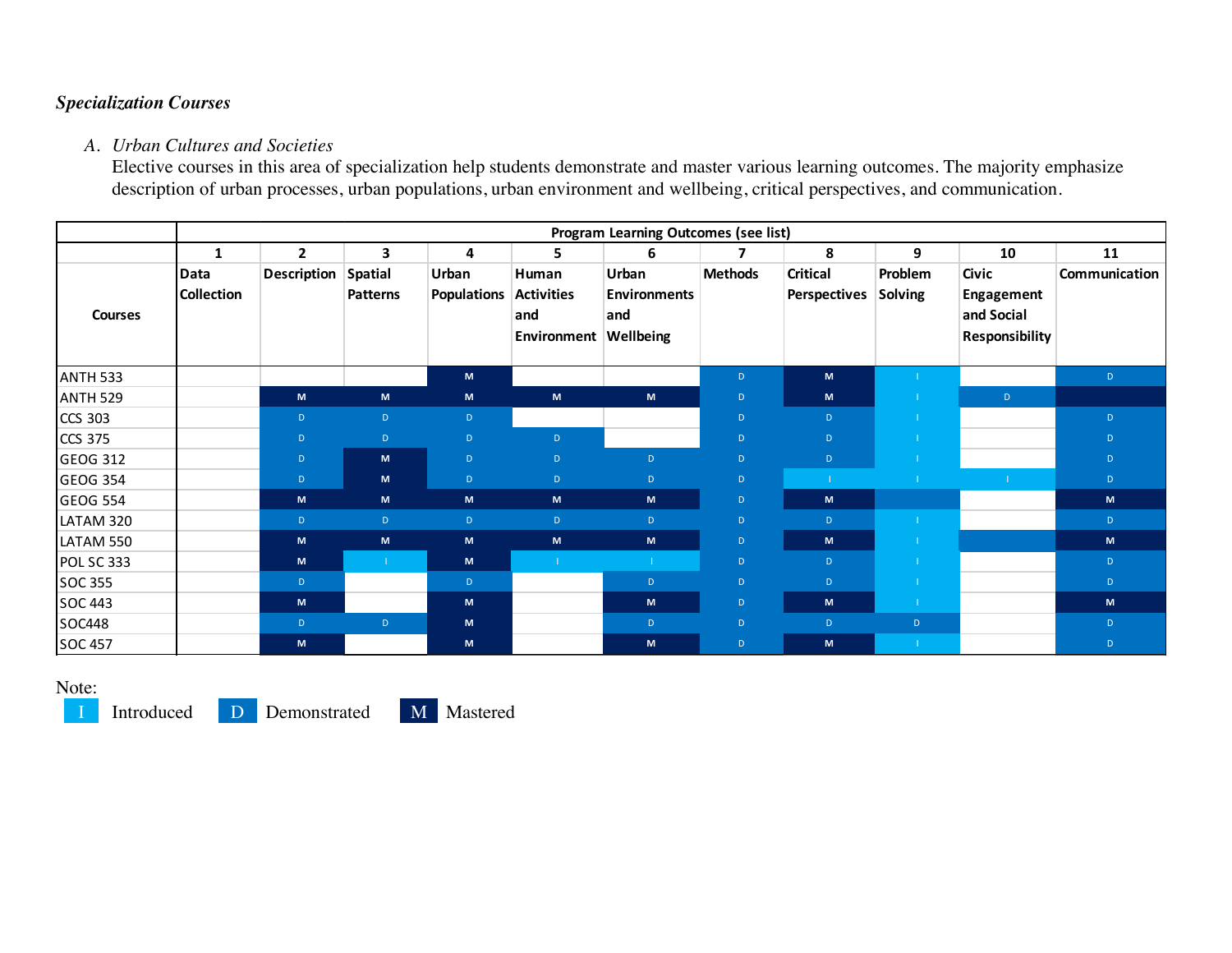## *Specialization (continued)*

## *B. Urban Political Economy and Public Policy*

Elective courses in this area of specialization help students demonstrate and master various learning outcomes. The majority emphasize spatial patterns, urban population, human activities and environment, urban environment and wellbeing, problem solving, and communication.

|                    | Program Learning Outcomes (see list) |                    |                                   |                             |                                                            |                                     |                |                                        |                    |                                                                   |               |  |
|--------------------|--------------------------------------|--------------------|-----------------------------------|-----------------------------|------------------------------------------------------------|-------------------------------------|----------------|----------------------------------------|--------------------|-------------------------------------------------------------------|---------------|--|
|                    |                                      | $\mathbf{2}$       | 3                                 | 4                           | 5.                                                         | 6                                   |                | 8                                      | 9                  | 10                                                                | 11            |  |
| <b>Courses</b>     | Data<br><b>Collection</b>            | <b>Description</b> | <b>Spatial</b><br><b>Patterns</b> | Urban<br><b>Populations</b> | Human<br><b>Activities</b><br>and<br>Environment Wellbeing | Urban<br><b>Environments</b><br>and | <b>Methods</b> | <b>Critical</b><br><b>Perspectives</b> | Problem<br>Solving | <b>Civic</b><br>Engagement<br>and Social<br><b>Responsibility</b> | Communication |  |
| <b>CCS 301</b>     |                                      | D                  | D                                 | M                           |                                                            | M                                   | D              | D.                                     | $\mathsf{D}$       |                                                                   | D.            |  |
| <b>CCS 306</b>     |                                      | D                  | $\mathsf{D}$                      | M                           |                                                            | M                                   | D              | D.                                     | $\mathsf{D}$       |                                                                   | D             |  |
| CCS/LATAM 355      |                                      | $\mathsf D$        | $\mathsf{D}$                      | D.                          |                                                            |                                     | $\mathsf D$    | D                                      | -11                |                                                                   | D             |  |
| <b>ECON 401</b>    |                                      |                    | $\mathsf D$                       |                             |                                                            |                                     | $\mathsf D$    |                                        | $\mathsf{D}$       |                                                                   | D             |  |
| <b>ECON 489</b>    | M                                    | M                  | M                                 | M                           | M                                                          | M                                   | $\mathsf D$    |                                        | $\mathsf{D}$       |                                                                   | M             |  |
| <b>GEOG 348</b>    |                                      | D                  | $\mathsf{D}$                      | D.                          | M                                                          | M                                   | D              | D                                      | $\mathsf{D}$       |                                                                   | D             |  |
| <b>GEOG 353</b>    |                                      | D                  | M                                 | D                           | M                                                          | M                                   | $\mathsf D$    | D                                      | $\mathsf{D}$       |                                                                   | D             |  |
| <b>GEOG 354</b>    |                                      | D                  | M                                 | D                           | $\mathbf{D}$                                               | $\mathsf{D}$                        | D              | D.                                     | $\mathsf{D}$       |                                                                   | D             |  |
| POL SC 335         |                                      | D                  |                                   |                             |                                                            |                                     | $\mathsf{D}$   |                                        | M                  |                                                                   | D.            |  |
| <b>POL SC 422</b>  |                                      | D                  |                                   |                             |                                                            |                                     | D              | D                                      | M                  |                                                                   | D             |  |
| LATAM 430/POLS 430 |                                      | D                  | M                                 | M                           | $\mathsf{D}$                                               | $\mathsf D$                         | D              | D                                      | $\mathsf{D}$       |                                                                   | D             |  |

#### Note:

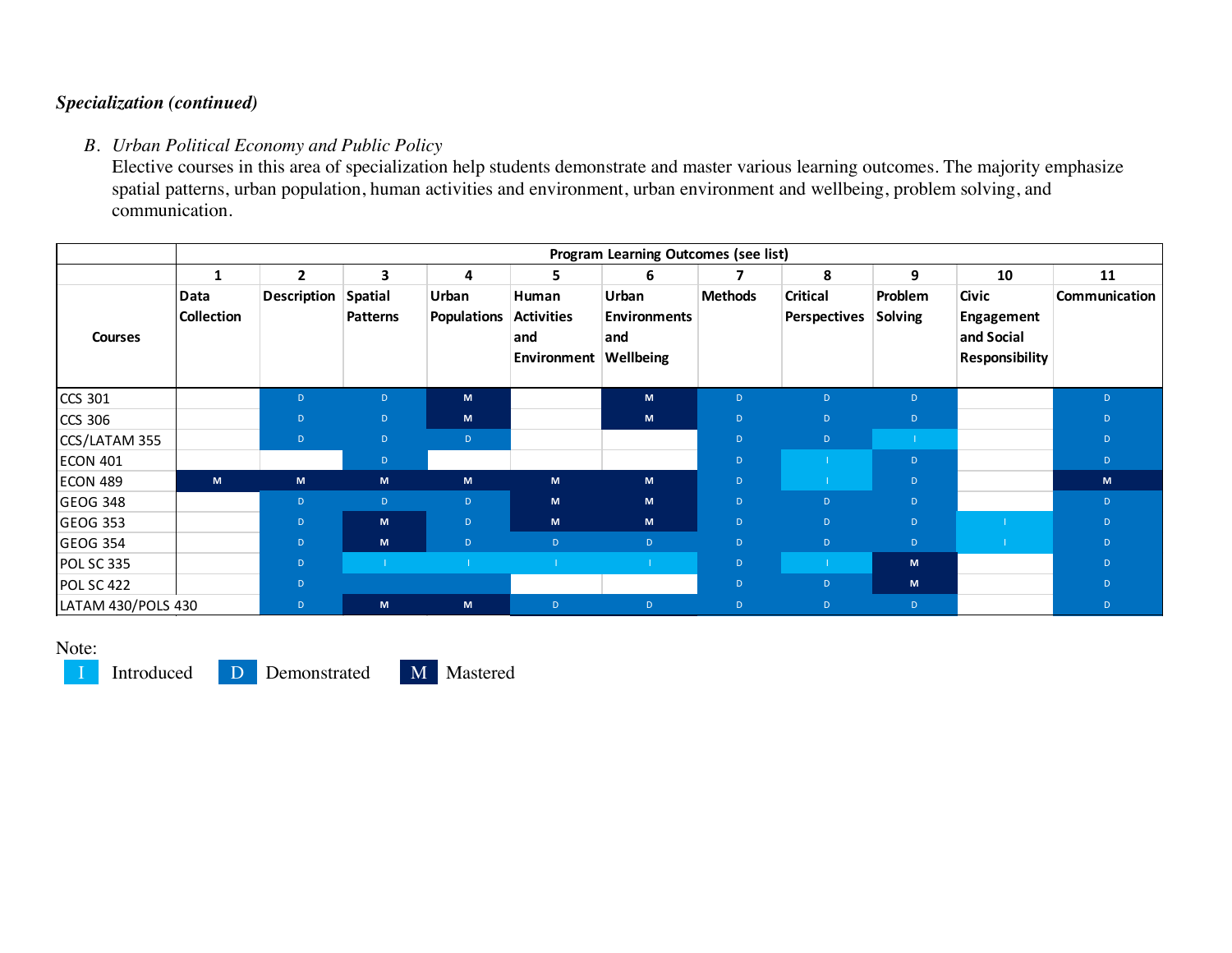# *Specialization (continued)*

### *C. Urban Sustainability*

Elective courses in this area of specialization help students demonstrate and master various learning outcomes. The majority emphasize the relationships between human activities and urban environments, urban environment's impact on wellbeing, critical perspectives, problem solving, and communication.

|                            | Program Learning Outcomes (see list) |                    |                                   |                             |                                                            |                                                                                                            |                |                                        |                    |                                                                          |               |  |  |
|----------------------------|--------------------------------------|--------------------|-----------------------------------|-----------------------------|------------------------------------------------------------|------------------------------------------------------------------------------------------------------------|----------------|----------------------------------------|--------------------|--------------------------------------------------------------------------|---------------|--|--|
|                            | $\mathbf{1}$                         | $\overline{2}$     | 3                                 | 4                           | 5                                                          | 6                                                                                                          | $\overline{ }$ | 8                                      | 9                  | 10                                                                       | 11            |  |  |
| <b>Courses</b>             | <b>Data</b><br><b>Collection</b>     | <b>Description</b> | <b>Spatial</b><br><b>Patterns</b> | Urban<br><b>Populations</b> | Human<br><b>Activities</b><br>and<br>Environment Wellbeing | Urban<br><b>Environments</b><br>and                                                                        | <b>Methods</b> | <b>Critical</b><br><b>Perspectives</b> | Problem<br>Solving | <b>Civic</b><br><b>Engagement</b><br>and Social<br><b>Responsibility</b> | Communication |  |  |
| <b>ANTH 353 / SUST 353</b> |                                      |                    |                                   |                             | M                                                          | M                                                                                                          | D.             | D                                      | D                  |                                                                          |               |  |  |
| <b>ANTH 532</b>            |                                      |                    |                                   |                             | M                                                          | D.                                                                                                         | D              | M                                      | D.                 |                                                                          | M             |  |  |
| <b>ECON 455</b>            |                                      |                    | $\mathsf{D}$                      | D                           | M                                                          | D.                                                                                                         | $\mathsf D$    | $\mathsf{D}$                           | M                  |                                                                          | M             |  |  |
| <b>GEOG 348</b>            |                                      | $\mathsf{D}$       | $\mathsf D$                       | $\mathsf D$                 | ${\sf M}$                                                  | M                                                                                                          | D.             | $\mathsf{D}$                           | $\mathsf{D}$       |                                                                          | D.            |  |  |
| GEOG 340                   |                                      |                    | $\mathsf D$                       | $\mathsf{D}$                | M                                                          | M                                                                                                          | $\mathsf D$    | M                                      | $\mathsf{D}^-$     |                                                                          | D.            |  |  |
| GEOG 354                   |                                      |                    | M                                 | $\mathsf{D}$                | $\mathsf D$                                                | D                                                                                                          | D              | T.                                     | T.                 | $\mathbb{R}^n$                                                           | D.            |  |  |
| GEOG 370                   |                                      |                    | $\mathsf{D}$                      |                             | M                                                          | M                                                                                                          | D.             | -11                                    | M                  |                                                                          | D.            |  |  |
| GEOG 375                   |                                      |                    | $\mathsf D$                       |                             | M                                                          | D                                                                                                          | M              | $\mathbf{I}$                           |                    |                                                                          | D.            |  |  |
| <b>GEOG 409</b>            |                                      |                    | $\mathsf D$                       |                             | M                                                          | $\mathbf{L}$                                                                                               | M              |                                        | $\mathbf{1}$ .     |                                                                          | D             |  |  |
| GEOG 440/POL SC400         |                                      |                    | $\mathsf{D}$                      |                             | M                                                          | M                                                                                                          | D              | M                                      | M                  |                                                                          | M             |  |  |
| <b>GEOG 454</b>            |                                      | D                  | $\mathsf{D}$                      | M                           | M                                                          | M                                                                                                          | D              | ${\sf M}$                              | D.                 |                                                                          | M             |  |  |
| <b>GEOG 483</b>            |                                      | $\mathsf{D}$       | $\mathsf{D}$                      | M                           | M                                                          | M                                                                                                          | $\mathsf D$    | ${\sf M}$                              | $\mathsf{D}$       |                                                                          | M             |  |  |
| <b>GEOG 554</b>            |                                      | $\mathsf D$        | D                                 | M                           | M                                                          | M                                                                                                          | D              | M                                      | D.                 |                                                                          | M             |  |  |
| <b>GEOG 572</b>            |                                      | $\mathsf{D}$       | M                                 | D.                          | M                                                          | M                                                                                                          | D.             | $\mathbf{H}$                           | M                  | -11                                                                      | M             |  |  |
| GEOG 591 + 591L            |                                      |                    | $\mathsf{M}\xspace$               | $\mathsf{D}$                | $\mathsf D$                                                |                                                                                                            | $\mathsf{M}$   |                                        | D.                 |                                                                          | D.            |  |  |
| GEOG 592 + 592L            |                                      |                    | M                                 | $\mathsf{D}$                | $\mathsf{D}$                                               |                                                                                                            | M              |                                        | D.                 |                                                                          | D             |  |  |
| POLS 334 or SUST 334       |                                      |                    |                                   |                             | M                                                          | $\mathsf{M}% _{T}=\mathsf{M}_{T}\!\left( a,b\right) ,\ \mathsf{M}_{T}=\mathsf{M}_{T}\!\left( a,b\right) ,$ | $\mathsf D$    | $\mathsf{D}$                           | M                  |                                                                          | D.            |  |  |
| POL SC 422                 |                                      | D                  | $\mathsf D$                       | $\mathsf{D}$                |                                                            |                                                                                                            | D.             | $\mathsf{D}$                           | M                  |                                                                          | D.            |  |  |
| <b>HIST 581</b>            |                                      | M                  | $\mathsf D$                       | M                           | D                                                          | D                                                                                                          | $\mathsf D$    | M                                      | D                  |                                                                          | M             |  |  |
| <b>HIST 584</b>            |                                      | M                  | $\mathsf{D}$                      | M                           | ${\sf M}$                                                  | M                                                                                                          | D.             | M                                      | D.                 |                                                                          | M             |  |  |

Note: